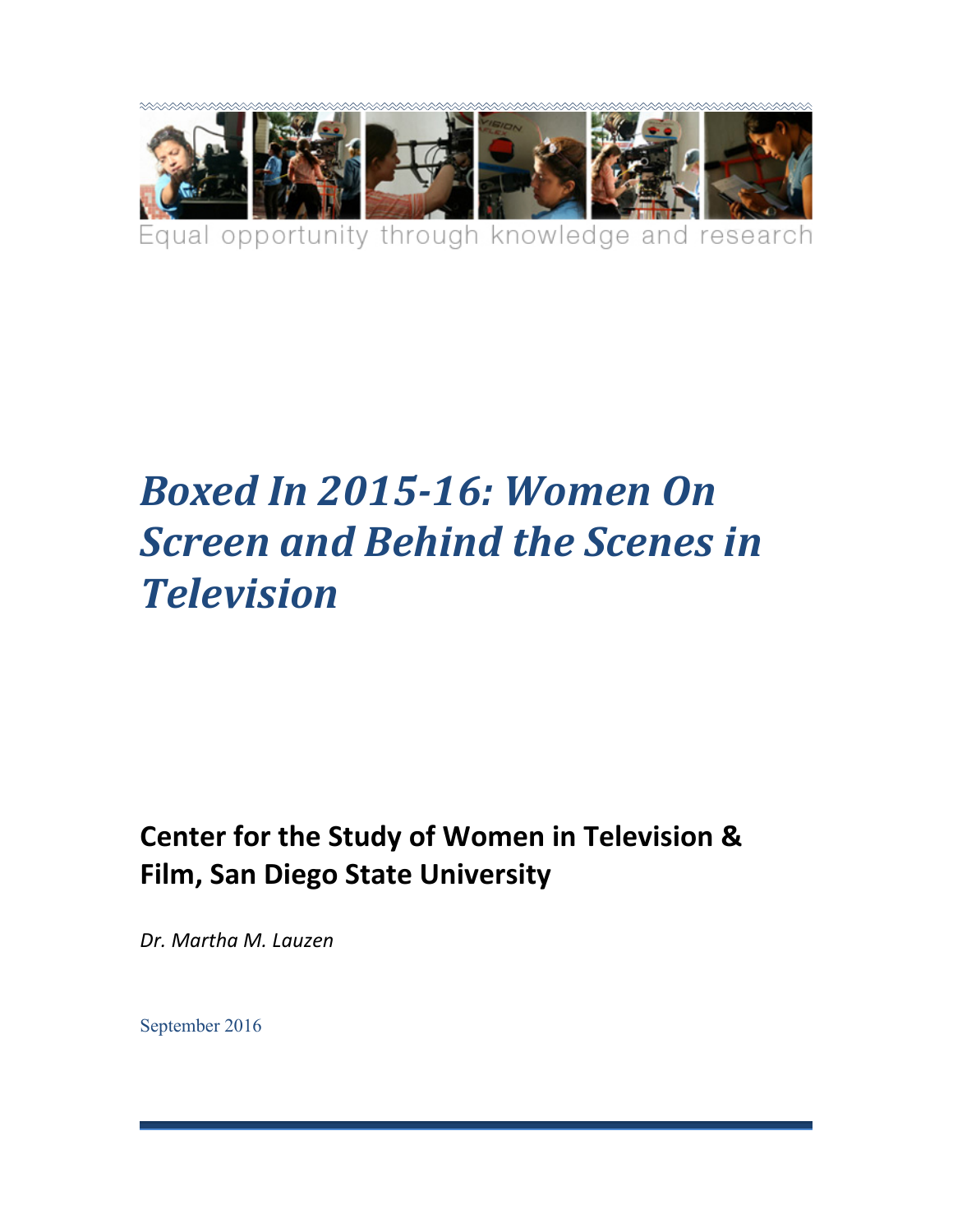# *Key Findings*

**For the last 19 years,** *Boxed In* **has tracked women's representation in prime-time television. The study provides the most comprehensive historical record of women's onscreen portrayals and behind-thescenes employment in television available. The study examines dramas, comedies, and reality programs appearing on the broadcast networks, basic and pay cable channels, and streaming services.** 

• *Overall, 79% of the programs considered featured casts with more male than female characters*. 5% had ensembles with equal numbers of female and male characters. 16% of the programs featured casts with more female than male characters.

**•** *Across platforms, females comprised 39% of all speaking characters.*This represents a slight decline of 1 percentage point from 2014-15 when females accounted for 40% of *all speaking characters*.

• *Females comprised 38% of major characters on broadcast network, cable and streaming programs.* This represents a decline of 2 percentage points from 2014-15 when females accounted for 40% of *major characters*.

**•** *The percentage of female characters featured on broadcast network programs has not increased over the last decade.* In 2015-16, women comprised 41% of all speaking characters on broadcast network programs. By comparison, females

accounted for 42% of all characters on broadcast network programs in 2006-07.

• *The percentage of female characters with speaking roles was highest on broadcast network programs (41%), followed by streaming programs (38%), and cable programs (33%).* 

• *The percentage of major female characters appearing on broadcast network programs has declined since 2010-11.* Females comprised 43% of major characters on broadcast network programs in 2010-11, 42% in 2014-15, and 41% in 2015-16.

• *The percentage of major female characters was highest on broadcast network programs (41%), followed by streaming programs (39%), and cable programs (28%).*

• *Broadcast network programs became more racially and ethnically diverse in 2015-16, with Black female characters achieving a recent historical high.* 71% of females were White (down 6 percentage points from 77% in 2014-15), 17% were Black (up 2 percentage points from 15%), 5% were Latina (up 2 percentage points from 3%), 5% were Asian (up 1 percentage point from 4%), and 2% were of some other race or ethnicity (up 1 percentage point from  $1\%$ ).

• *Characters appearing on broadcast networks were more diverse than those appearing on cable channels and streaming services.* For example, 71% of female characters on the broadcast networks were White versus 77% on cable and streaming services. 5% of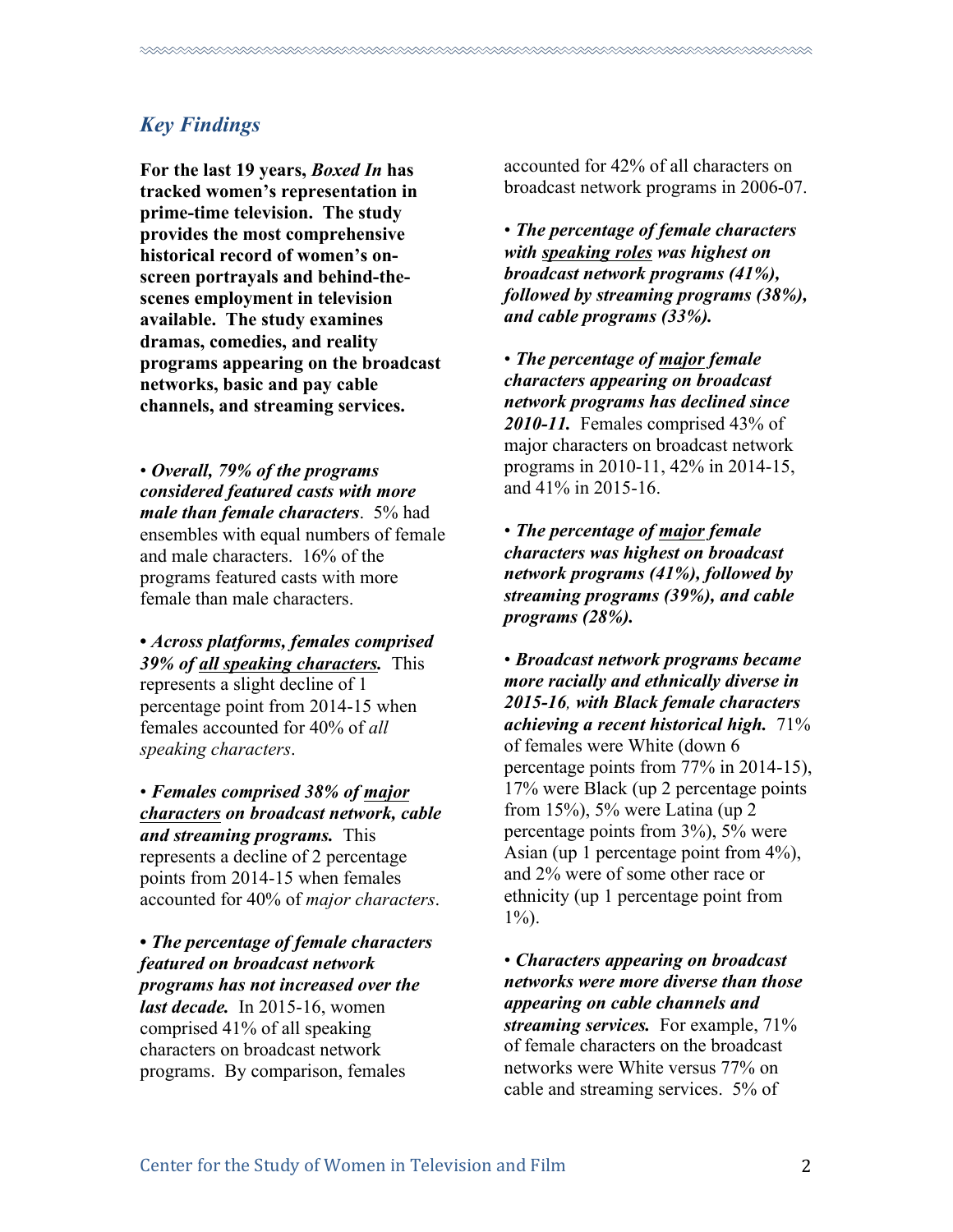female characters on broadcast network programs were Latina but only 3% of females on cable and streaming programs were Latina.

• *Regardless of platform, gender stereotypes on television programs abound*. Female characters were younger than their male counterparts, more likely than men to be identified by their marital status, and less likely than men to be seen at work and actually working.

• *Overall, male characters were almost twice as likely as females to be portrayed as leaders*. 9% of males but only 5% of females were portrayed as leaders.

• *Across platforms, female characters were more likely than males to have personal life-oriented goals, such as caring for others or being in a romantic relationship*. In contrast, male characters were more likely than females to have work-oriented goals.

• *In 2015-16, women comprised 26% of creators, directors, writers, producers, executive producers, editors, and directors of photography working on broadcast network, cable, and streaming programs.* This represents an increase of 1 percentage point from 25% in 2014-15, and no change from 26% in 2012-13.

• *The employment of women working in key behind-the-scenes positions on broadcast network programs has stalled, with no meaningful progress over the last decade.* Women comprised 27% of all individuals working as creators, directors, writers, producers, executive producers, editors, and

directors of photography on broadcast network programs. By comparison, women accounted for 26% of behindthe-scenes individuals working on broadcast network programs in 2006-07.

*• The percentage of women working in key behind-the-scenes roles was highest on broadcast network programs (27%) and streaming programs (27%), and lowest on cable programs (22%).*

• *Overall, programs employed behindthe-scenes women in relatively small numbers*. 60% of programs employed 4 or fewer women in the behind-thescenes roles considered. In contrast, only 7% of programs employed 4 or fewer men. 1% of programs employed 14 or more women in the behind-thescenes roles considered. In contrast, 46% of the programs employed 14 or more men.

• *Across platforms, startlingly high percentages of programs employed no women in the behind-the-scenes roles considered*. 98% of the programs considered had no women directors of photography, 91% had no women directors, 78% had no women editors, 76% had no women creators, 71% had no women writers, 26% had no women producers, and 26% had no women executive producers.

• *Overall, programs with at least one woman creator and/or executive producer featured substantially higher percentages of female characters.* For example, on programs with at least one woman creator, females accounted for 45% of *all speaking characters*. On programs with exclusively men creators, females comprised 36% of all characters. On programs with at least one woman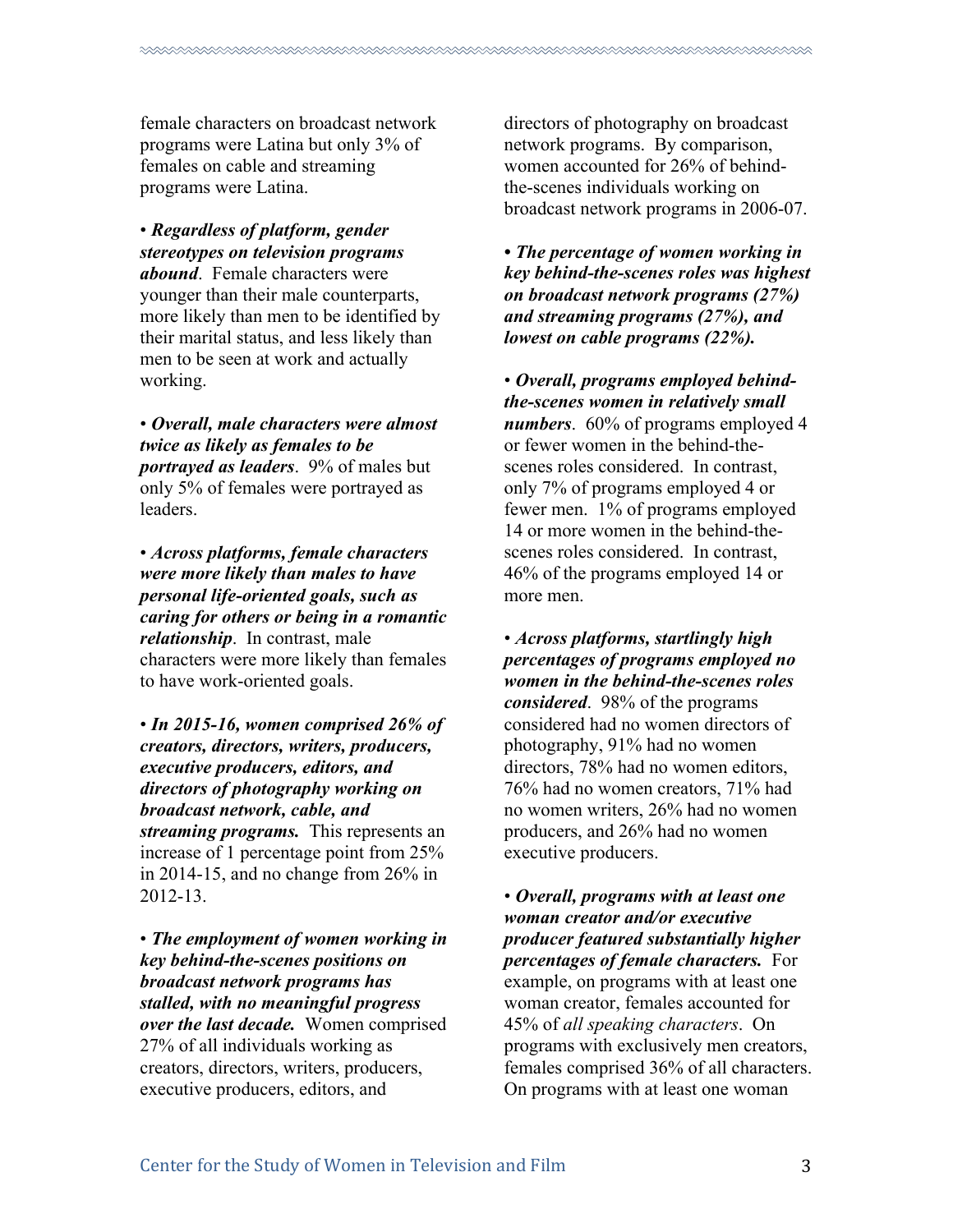executive producer, females comprised 40% of *all speaking characters*. On programs with exclusively male executive producers, females accounted for 32% of all characters.

• *Across platforms, programs with at least one woman executive producer and/or creator featured higher percentages of major female*

*characters*. On programs with at least one woman executive producer, females accounted for 41% of *major characters*. On programs with exclusively male executive producers, females comprised 31% of *major characters*. On programs with at least one woman creator, females accounted for 48% of *major characters*. On programs with exclusively male creators, females comprised 35% of *major characters*.

• *Regardless of platform, programs with at least one women creator and/or executive producer featured higher percentages of women in other key behind-the-scenes roles*. For example, on programs with at least one woman creator, women comprised 51% of writers. On programs with exclusively male creators, women accounted for 16% of writers.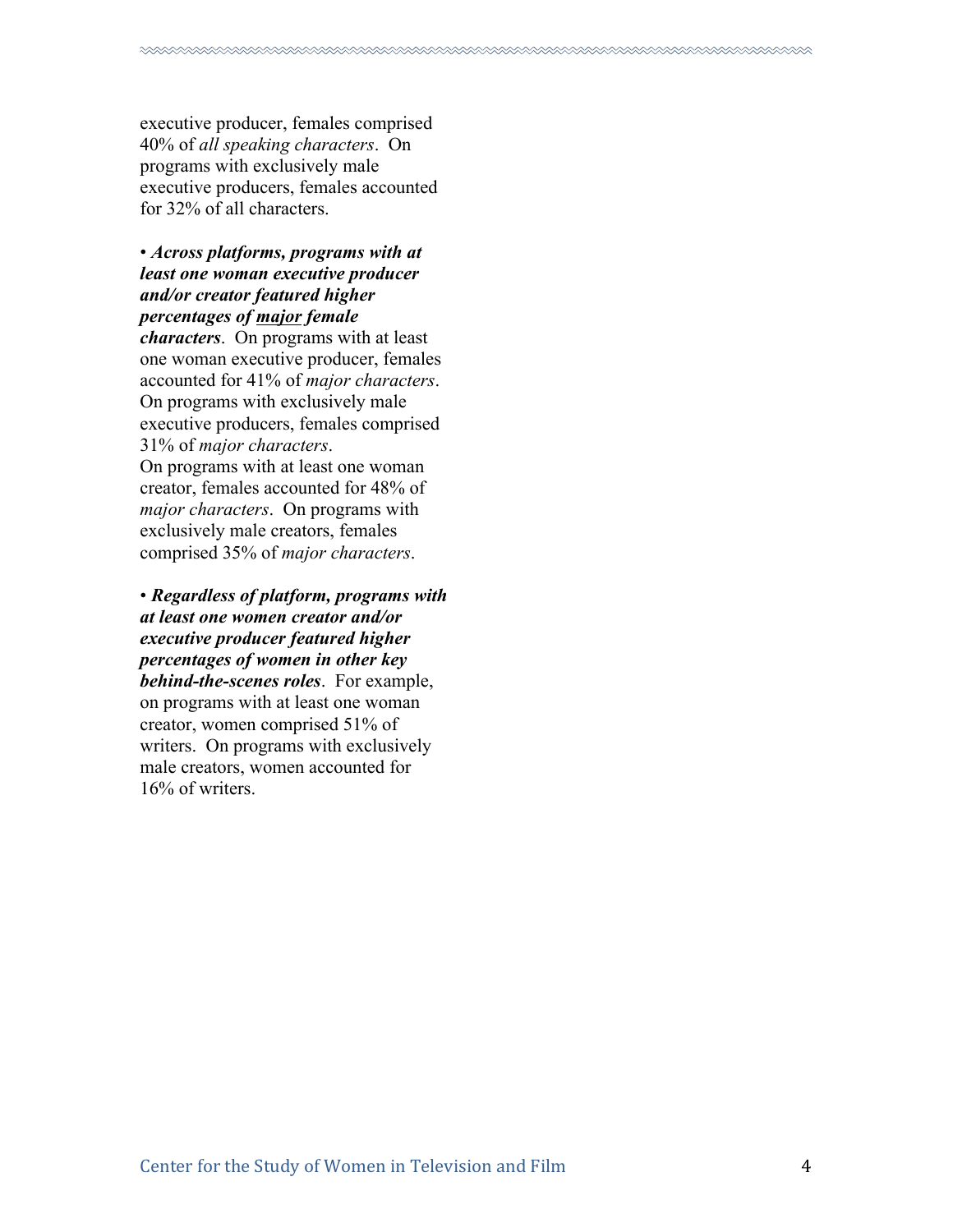#### *Methods*

This study examines the portrayal of female characters and employment of women in key behind-the-scenes roles on drama, comedy, and reality programs appearing on the broadcast networks, basic and pay cable channels, and on streaming services from September 2015 through May 2016. The study considers one randomly selected episode of every series. Random selection is a frequently used and widely accepted method of sampling episodes from the population of episodes in a season. The study includes programs featured on ABC, CBS, CW, NBC, Fox, A&E, AMC, Discovery, Freeform, FX, HGTV, History, TBS, TNT, USA, HBO, Showtime, Amazon, Hulu, and Netflix. In 2015-16, the study tracked 3,504 characters and 3,593 behind-the-scenes credits. Over 19 years, *Boxed In* has monitored approximately 29,800 characters and 41,300 behind-the-scenes credits.

Information on behind-the-scenes credits and on-screen portrayals was collected by viewing every episode in the sample at least once in its entirety. The study considers the following behind-thescenes credits: creators, directors, writers, producers, executive producers, editors, and directors of photography. Every character who was seen speaking at least one line was included in the study. The attributes of each character that were coded include: sex, race, age, prominence of character (major vs. minor), marital status, and occupational status. For the purposes of this study, major characters appeared in more than one scene and were instrumental to the narrative of the story.

In addition, the leadership status of each character was coded. For the purposes of this study, a character was considered a leader if s/he occupied a formal leadership position in an organization, government or group, and his/her instructions and/or behaviors were followed by two or more characters.

The study also noted whether the characters were seen at work and actually working, whether they had clearly identifiable goals and the nature of those goals, and whether their roles were personal or professional in nature.

The findings of the study are divided into three major sections. The first section provides the findings for the broadcast networks, offering historical comparisons for 2015-16 with figures dating from 1997-98. The second section provides the findings for cable channels and streaming services. The third section reports findings for all of the programs considered, including those appearing on the broadcast networks, cable channels, and streaming services.

Each section discusses the on-screen and behind-the-scenes findings, and considers important relationships between women in key behind-thescenes roles (executive producers and creators) and the representation of female characters and employment of women in other key behind-the-scenes roles.

Copyright © 2015 – All rights reserved.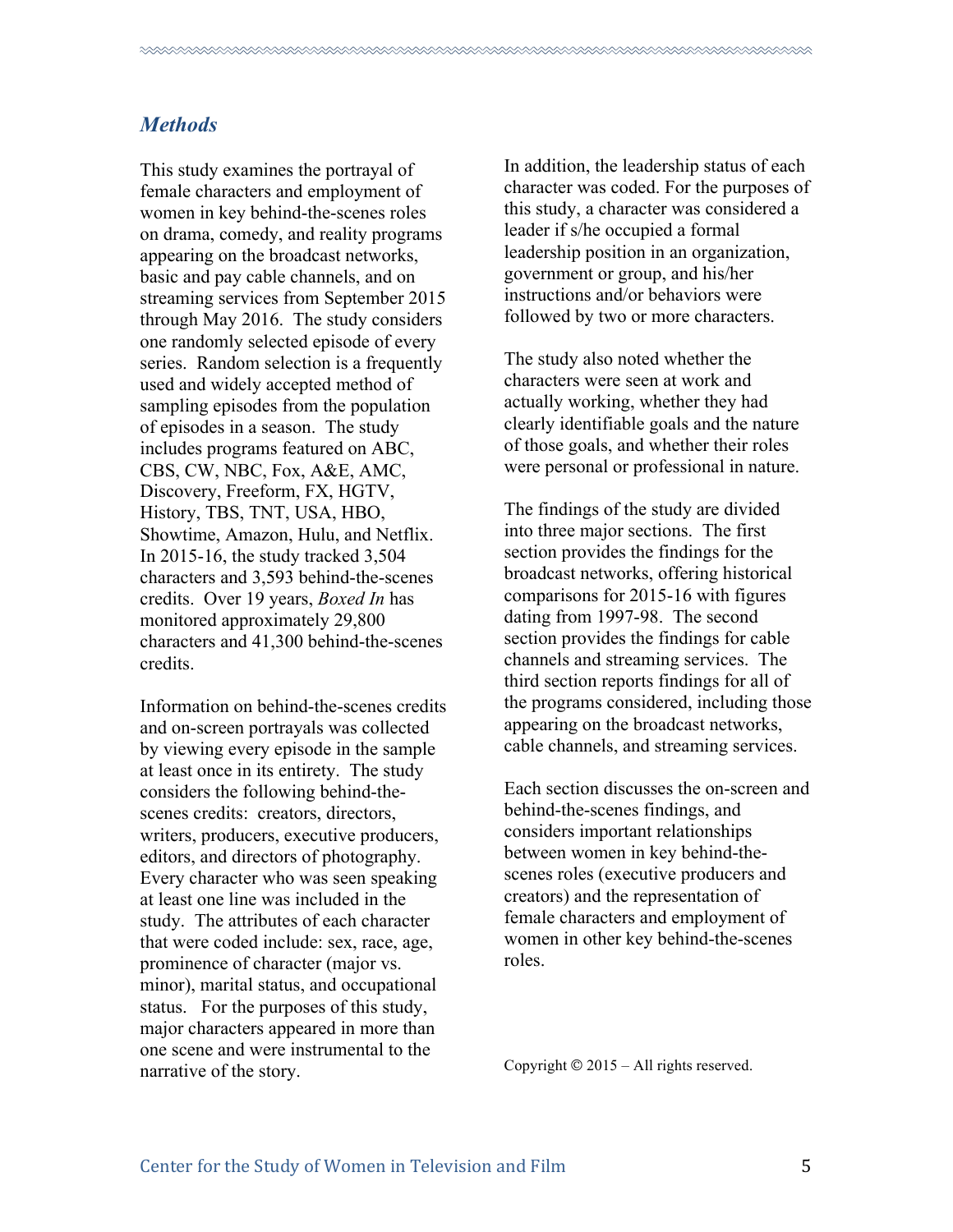## *Findings for Broadcast Networks*

#### *Females On Screen*

• In 2015-16, females comprised 41% of *all speaking characters* appearing on broadcast network programs. This represents a decline of 1 percentage point from 42% in 2014-15, but an increase of 2 percentage points from 39% in 1997-98 (see Figure 1).

• The percentage of female characters with speaking roles in 2015-16  $(41\%)$  is 2 percentage points below the historical high of 43% achieved in 2007-08.

*Figure 1. Historical Comparison of Percentages of Female Characters on Broadcast Network Programs*



• Last year, 41% of *major characters* were female. This represents a decline of 1 percentage point from 42% in 2014- 15 and a decline of 2 percentage points from 43% in 2010-11. For the purposes of this study, *major characters* appeared in more than one scene and were instrumental to the narrative of the story.

• Programs appearing on ABC featured the highest percentage of female characters (43%), followed by NBC and Fox (41%), CW (40%), and CBS (39%).

• Reality programs featured the highest percentage of female characters (47%), followed by comedies (45%), and dramas (38%).

• Broadcast programs became more racially/ethnically diverse in 2015-16 (see Figure 2). 71% of females were White (down 6 percentage points from 77% in 2014-15), 17% were Black (up 2 percentage points from 15%), 5% were Latina (up 2 percentage points from 3%), 5% were Asian (up 1 percentage point from 4%), and 2% were of some other race or ethnicity (up 1 percentage point from 1%). It should be noted that Black females reached a recent historical high in 2015-16 and that they are the only female characters of color to experience incremental but steady gains over the last few years.

• Female characters continue to be younger than their male counterparts. The majority of female characters were in their 20s and 30s (65%), whereas the majority of males were in their 30s and 40s (61%).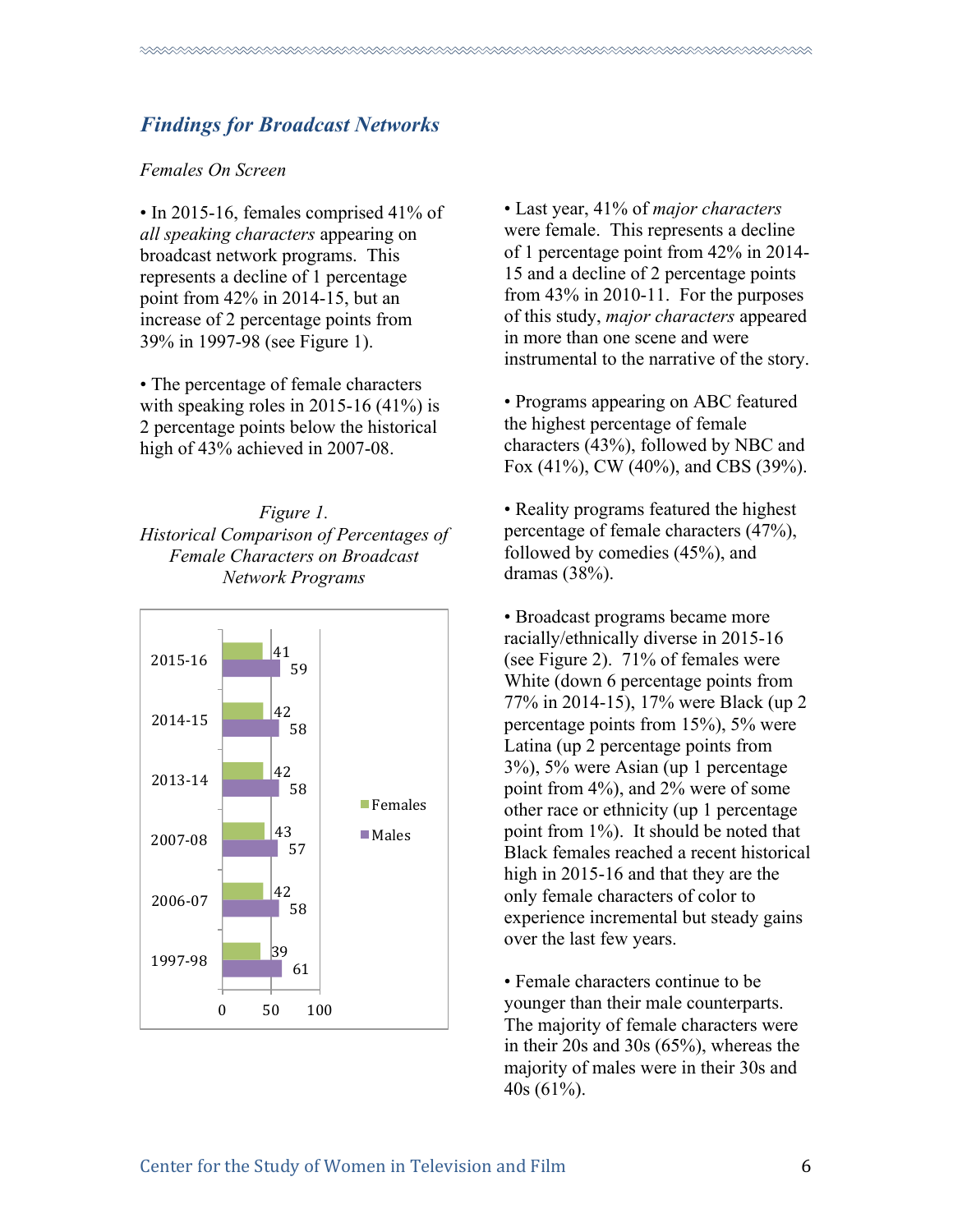*Figure 2. Historical Comparison of Percentages of Female Characters by Race/Ethnicity*



• Female characters experienced a precipitous decline in numbers from their 30s (34%) to their 40s (14%). The percentage of male characters also declined, but it was not as dramatic (from 34% to 27%).

• 42% of male characters were 40 and older but only 25% of female characters were 40 and older.

• Few characters of either sex age into their 60s and beyond. 5% of males but only 2% of females were 60 and above. • Viewers were more likely to know the marital status of female characters than male characters. The marital status of 50% of female characters but 57% of male characters was unknown.

• Viewers were more likely to know the occupation of male characters than female characters. 37% of females but 24% of males had no clearly identifiable occupation.

• Male characters were more likely than female characters to be seen at work, actually working. 59% of male characters and 44% of female characters were seen in the work setting, actually working.

• Female characters were equally likely to play personal or work-related roles, whereas males were much more likely to play work-related roles. 43% of female characters played personal life-related roles such as wife or mother and 43% of female characters played work-related roles such as attorney or doctor. In contrast, only 25% of male characters played personal life-related roles such as father or husband but 63% played workrelated roles.

• 9% of males and 6% of females were portrayed as leaders. Female characters were most likely to play leaders in professions (e.g., head of a law firm) and businesses. For the purposes of this study, a character was considered a leader if s/he occupied a formal leadership position in an organization, government or group, and two or more other characters followed his/her instructions and/or behaviors.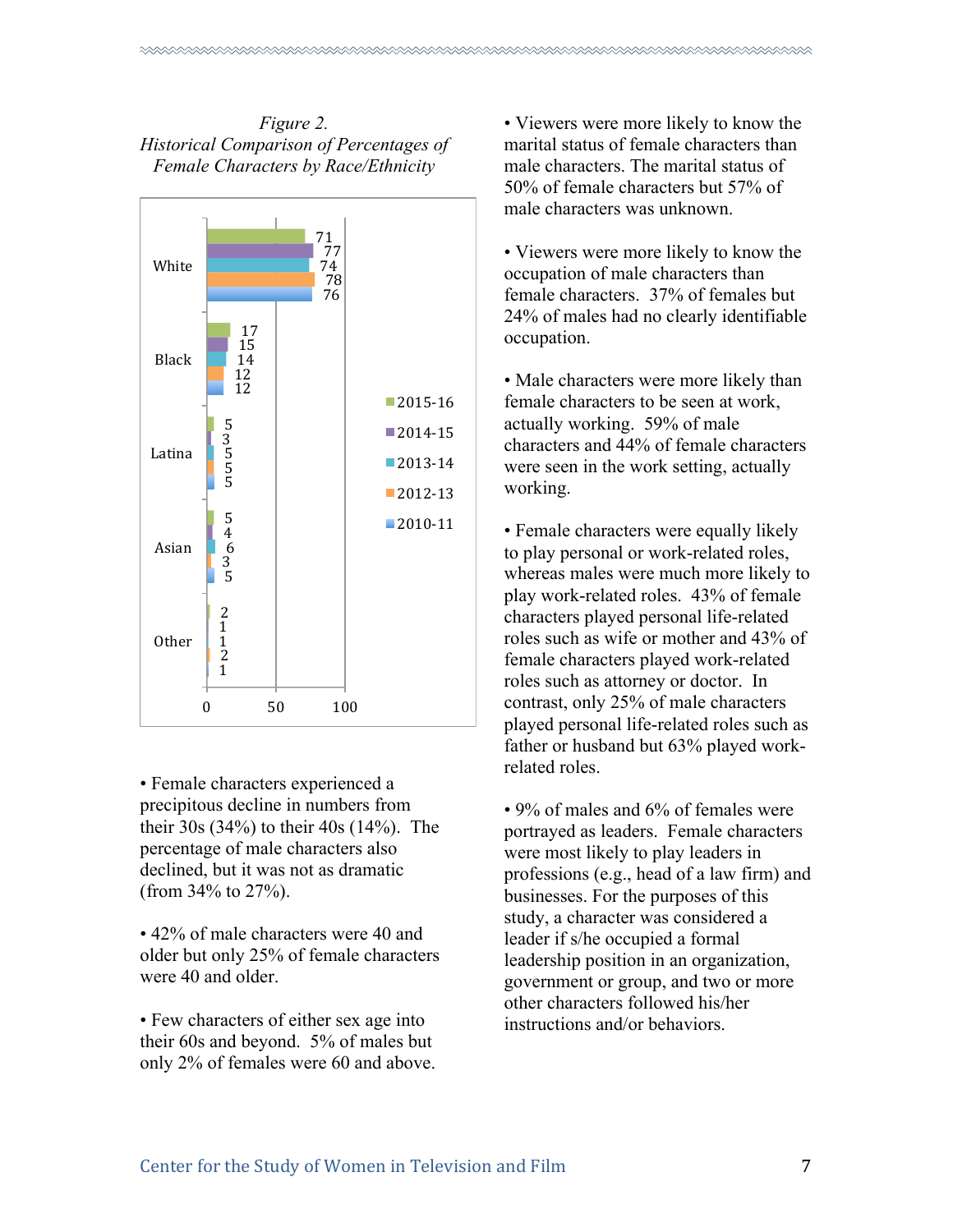#### *Women Behind the Scenes*

• In 2015-16, women comprised 27% of all individuals working as creators, directors, writers, producers, executive producers, editors, and directors of photography on broadcast network programs. This represents no change from last year and an increase of 6 percentage points from 21% in 1997-98 (see Figure 3).

*Figure 3. Historical Comparison of Women Working Behind the Scenes on Broadcast Network Programs*



• 52% of the programs employed 4 or fewer women in the roles considered. Only 3% of programs employed 4 or fewer men.

• Only 2% of the programs employed 14 or more women in the roles considered. 54% employed 14 or more men.

• ABC programs had the highest percentage of behind-the-scenes women (30%), followed by CW (29%), NBC (25%), CBS (24%), and Fox (22%).

• Overall, women fared best as producers (39%), followed by writers (29%), executive producers (24%), creators (22%), editors (20%), directors (12%), and directors of photography (3%) (see Figure 4).



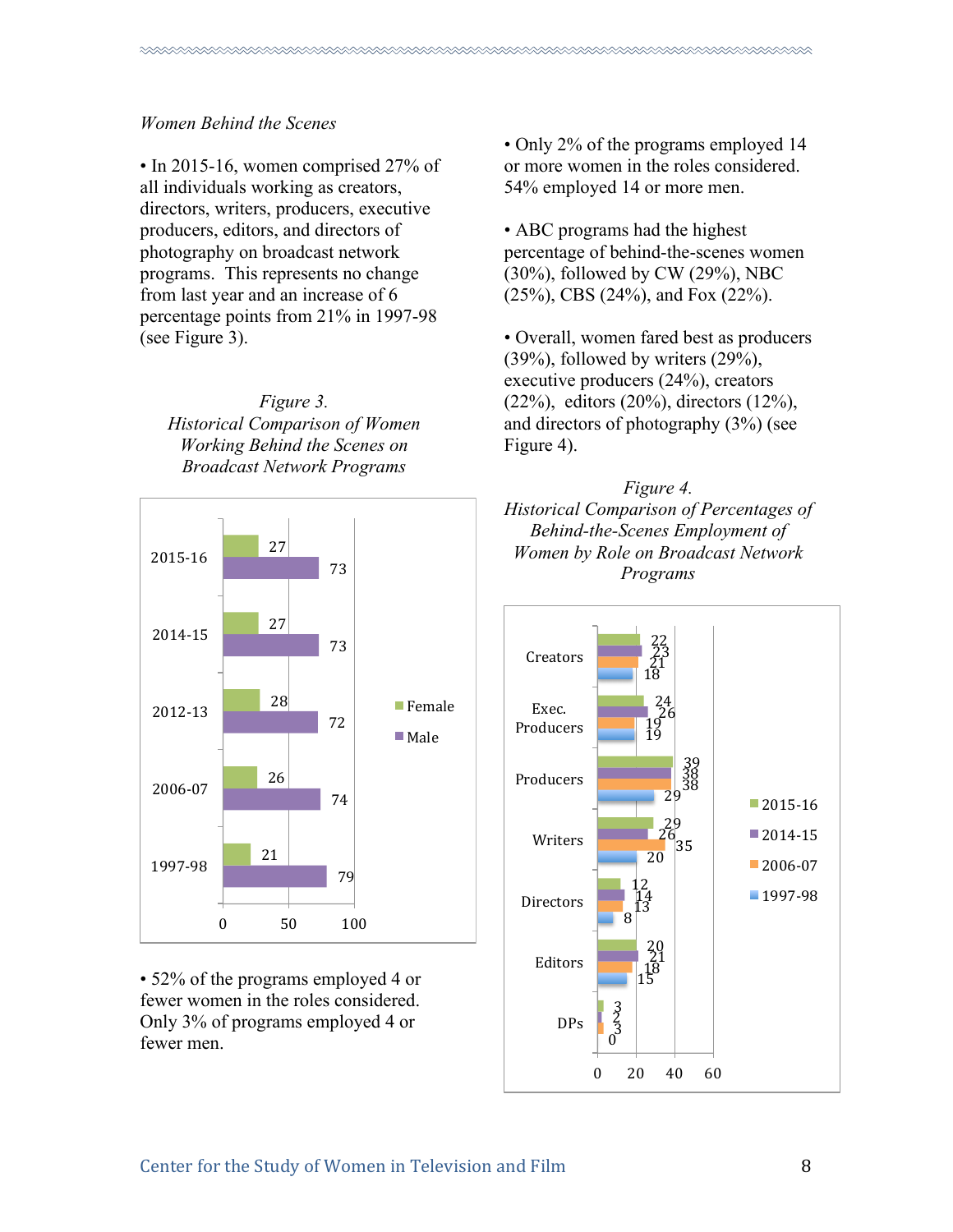• Women comprised 22% of creators on broadcast network programs. This represents a decline of 1 percentage point from 23% in 2014-15, and an increase of 4 percentage points from 18% in 1997-98.

• Women accounted for 24% of executive producers working on broadcast network programs. This represents a decline of 2 percentage points from 26% in 2014-15, and an increase of 5 percentage points from 19% in 1997-98.

• In 2015-16, women comprised 39% of producers working on broadcast network programs. This represents an increase of 1 percentage point from 38% in 2014- 15, and an increase of 10 percentage points from 29% in 1997-98.

• Women accounted for 29% of writers working on broadcast network programs. This represents an increase of 3 percentage points from 26% in 2014-15 and an increase of 9 percentage points from 20% in 1997-98.

• Women comprised 12% of directors working on broadcast network programs last year. This represents a decrease of 2 percentage points from 14% in 2014-15, and an increase of 4 percentage points from 8% in 1997-98.

• In 2015-16, women accounted for 20% of editors working on broadcast network programs. This represents a decrease of 1 percentage point from 21% in 2014- 15, and an increase of 5 percentage points from 15% in 1997-98.

• Women accounted for 3% of directors of photography working on broadcast programs last year. This represents an

increase of 1 percentage point from 2% in 2014-15 and an increase of 3 percentage points from 1997-98.

• 97% of the broadcast programs had no women DPs, 87% had no women directors, 80% had no women editors, 73% had no women creators, 68% had no women writers, 23% had no women executive producers, 19% had no women producers (see Figure 5).

*Figure 5. Percentages of Broadcast Network Programs with No Women in Key Behind-the-Scenes Roles*

97% no women DPs 

87% no women directors

80% no women editors

73% no women creators

68% no women writers

23% no women executive producers

19% no women producers

#### *Important Relationships*

• Programs with at least one woman creator had more women directors and writers than programs with exclusively male creators.

• On programs with at least one woman creator, women accounted for 26% of directors. On programs with exclusively male creators, women comprised 8% of directors.

• On programs with at least one woman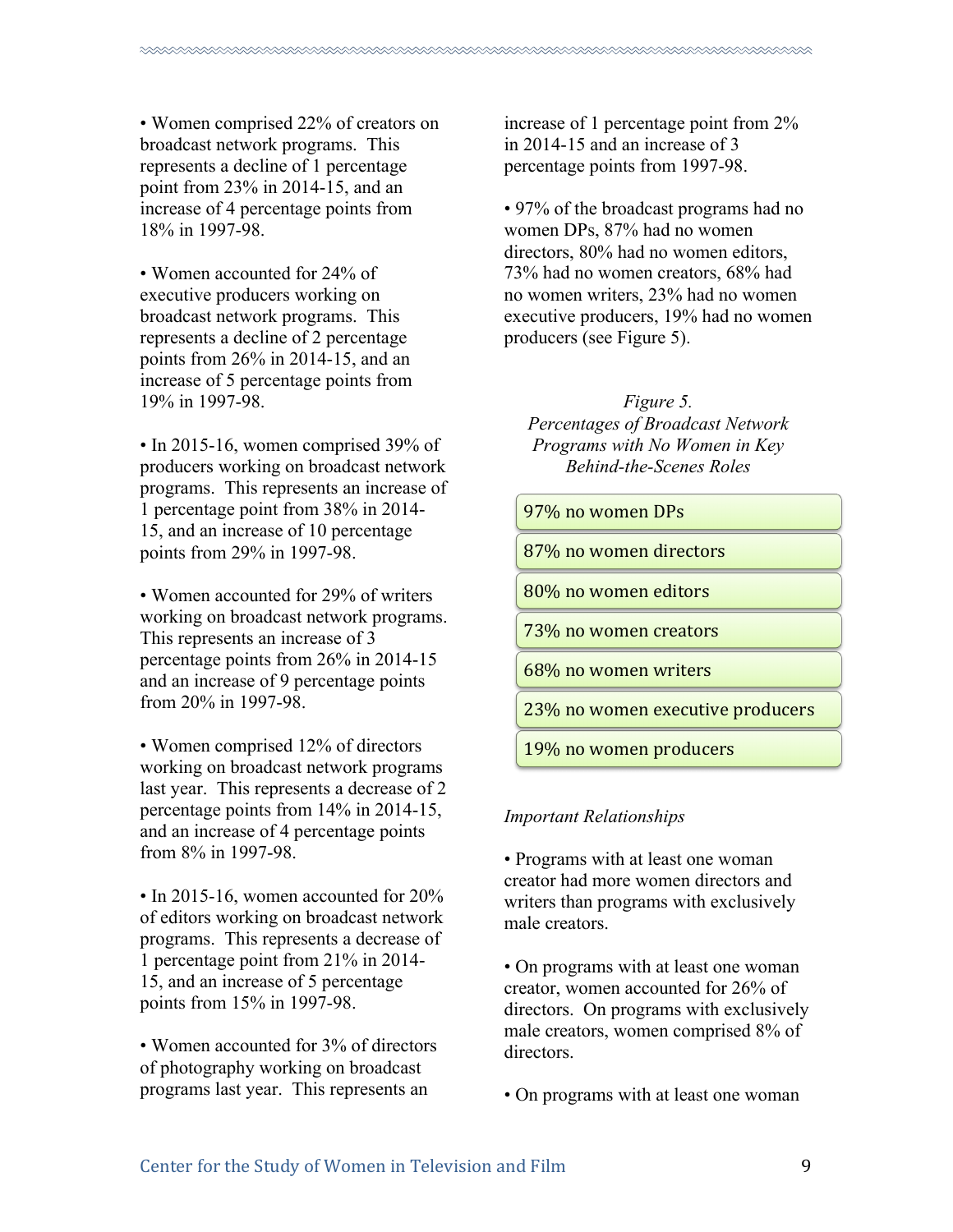creator, women accounted for 49% of writers. On programs with exclusively male writers, women comprised 19% of writers.

• Programs with at least one woman executive producer featured more female characters and had more women writers than programs with exclusively male executive producers.

• On programs with at least one woman executive producer, females comprised 41% of characters. On programs with exclusively male executive producers, females accounted for 38% of characters.

• On programs with at least one woman executive producer, women comprised 30% of writers. On programs with exclusively male executive producers, women accounted for 19% of writers.

# *Findings for Cable and Streaming Programs*

#### *Females On Screen*

• In 2015-16, females accounted for 35% of *all speaking characters* on cable and streaming programs (33% on cable programs, 38% on streaming programs). By comparison, females comprised 41% of *all speaking characters* on broadcast network programs (see Figure 6).

• Females comprised 33% of *major characters* on cable and streaming programs (28% on cable programs, 39% on streaming programs). For the purposes of this study, *major characters* appeared in more than one scene and were instrumental to the narrative of the story. Females accounted for 41% of

#### *Figure 6. Comparison of Percentages of Female Speaking Characters by Platform*



*major characters* on broadcast network programs.

• Regarding race and ethnicity, 77% of females were White, 15% were Black, 3% were Latina, 4% were Asian, and 1% were of some other race or ethnicity. These percentages represent less diverse casts than on the broadcast networks (see Figure 7).

• Female characters were younger than their male counterparts. The majority of female characters were in their 20s and 30s (56%), whereas the majority of male characters were in their 30s and 40s  $(60\%)$ .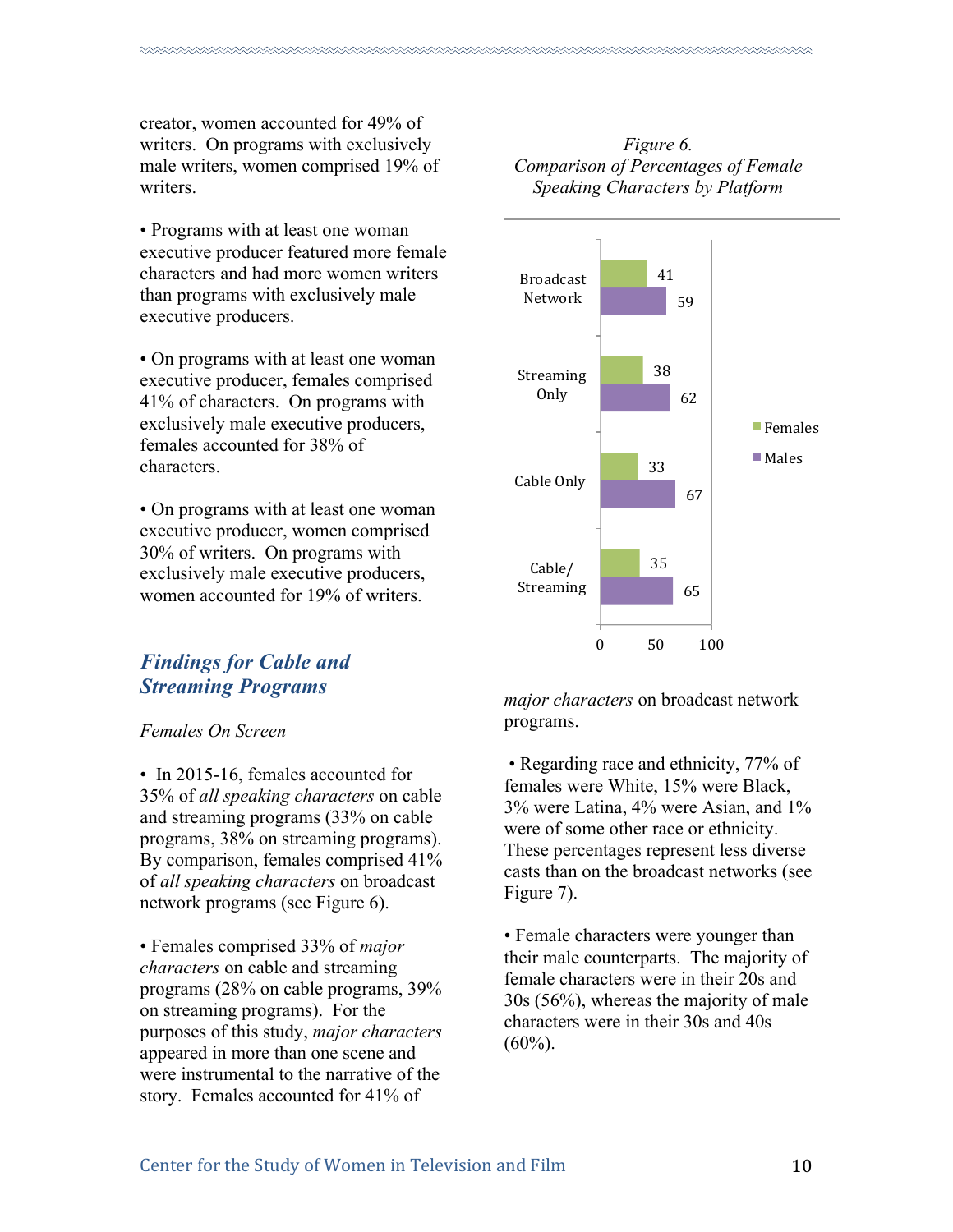*Figure 7. Comparison of Racial/Ethnic Diversity of Female Characters on Broadcast Network vs. Cable/Streaming Programs*



• 54% of male characters but only 36% of female characters were 40 or older.

• Few characters were in their 60s or older. Males were more likely to be in their 60s than females. 9% of male characters but only 5% of female characters were 60 or older.

• Viewers were more likely to know the marital status of female characters than

male characters. 45% of female characters but 38% of male characters had a clearly identifiable marital status.

• Viewers were more likely to know the occupation of male characters than female characters. 73% of male characters but 55% of female characters had a known occupation.

• Males were more likely to be portrayed as leaders than female characters. 8% of males but 3% of females were portrayed as leaders. As leaders, females were most likely to be portrayed as politicians or heads of government agencies.

• Male characters were more likely than females to be seen at work and actually working. 57% of males but 36% of females were seen in a work setting and actually working.

• Female characters were more likely than males to have personal life-related goals (22% vs. 11%). Male characters were more likely than females to have work-related goals (52% vs. 32%).

• Female characters were more likely than males to play personal life-oriented roles such as wife or mother (41% vs. 25%). Males were more likely than females to play work-oriented roles (62% vs. 40%).

#### *Women Behind the Scenes*

• Women comprised 25% of creators, directors, writers, producers, executive producers, editors, and directors of photography working on cable and streaming programs in 2015-16 (22% on cable, 27% on streaming). For comparison, women accounted for 27% of individuals working in these roles on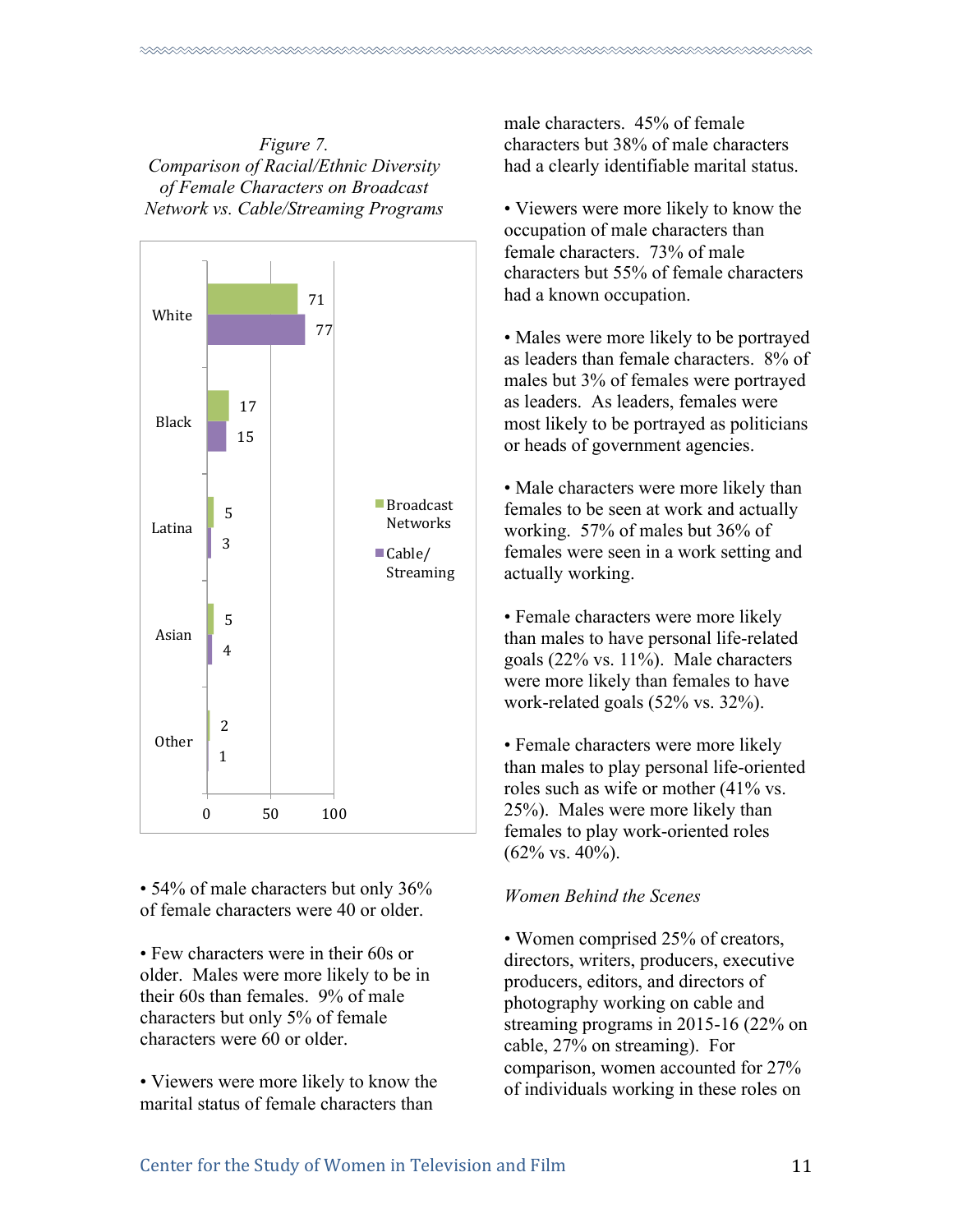#### broadcast network programs. *Figure 8. Women and Men in Behind-the-Scenes Roles on Cable/Streaming Programs*



• 70% of programs employed 4 or fewer women in the behind-the-scenes roles considered. Only 12% employed 4 or fewer men.

• 1% of programs employed 14 or more women in the behind-the-scenes roles considered. 34% employed 14 or more men.

• Women fared best as producers (33%), followed by executive producers (26%), editors (24%), writers (24%), creators (19%), directors (8%), and directors of photography (3%) (see Figure 8).

*Figure 9. Percentages of Cable/Streaming Programs with No Women in Key Behind-the-Scenes Roles*



• 98% of the programs had no women directors of photography, 95% had no women directors, 80% had no women creators, 76% had no women editors, 76% had no women writers, 35% had no women producers, and 29% had no women executive producers (see Figure 9).

## *Important Relationships*

• Programs with at least one woman creator or executive producer featured higher percentages of female characters and writers.

• On programs with at least one woman creator, females comprised 52% of *all speaking characters*. On programs with exclusively male creators, females accounted for 31% of *all speaking characters*.

• On programs with at least one woman creator, women comprised 58% of writers. On programs with exclusively male creators, women accounted for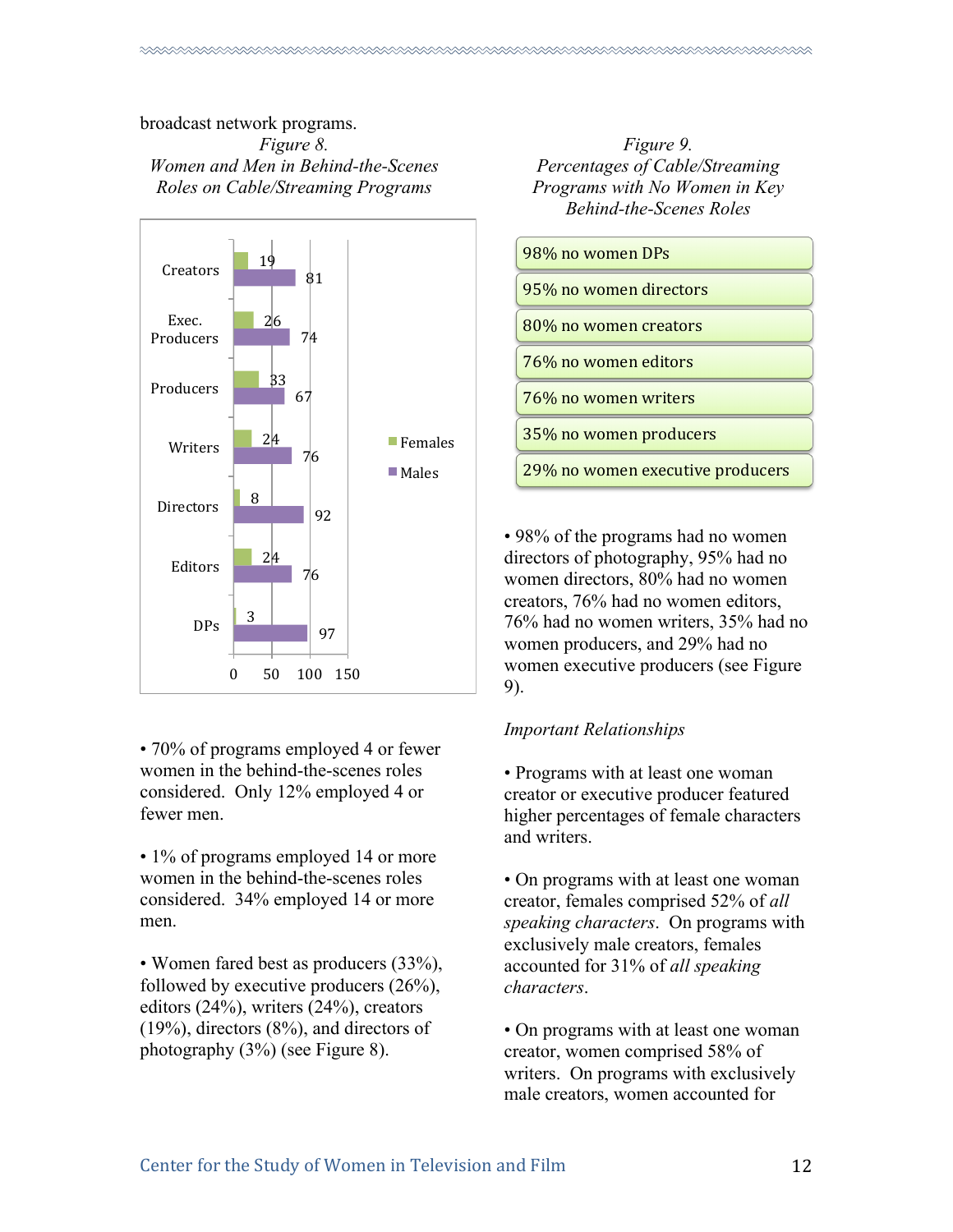#### 13% of writers.

• On programs with at least one woman executive producer, women comprised 39% of *al*l *speaking characters*. On programs with exclusively male executive producers, females accounted for 27% of *speaking characters*.

• On programs with at least one woman executive producer, women comprised 27% of writers. On programs with exclusively male executive producers, women accounted for 10% of writers.

# *Findings for All Programs -- Broadcast Networks, Cable and Streaming Programs*

*Females On Screen* 

• In 2015-16, females accounted for 39% of *all speaking characters* on broadcast network, cable, and streaming programs. This represents a slight decline of 1 percentage point from 2014- 15 when women comprised 40% of *all speaking characters*.

• Females accounted for 38% of *major characters* on broadcast network, cable, and streaming programs. This represents a decline of 2 percentage points from 2014-15 when females comprised 40% of *major characters*. For the purposes of this study, *major characters* appeared in more than one scene and were instrumental to the narrative of the story.

• 79% of the programs considered featured casts with more male than female characters. 5% had ensembles with equal numbers of female and male characters. 16% of the programs had casts with more female than male characters.

• Regarding racial/ethnic diversity, 74% of females were white, 16% were Black, 4% were Latina, 4% were Asian, and 2% were of some other race or ethnicity. These numbers are slightly less diverse

than those for broadcast network programs only (see Figure 10).

*Figure 10. Comparison of Race and Ethnicity of Female Characters on All Programs, Cable/Streaming Only, and Broadcast Network Programs Only*



• Overall, female characters were younger than males. The majority of female characters were in their 20s and 30s (61%), whereas the majority of male characters were in their 30s and 40s  $(61\%)$ .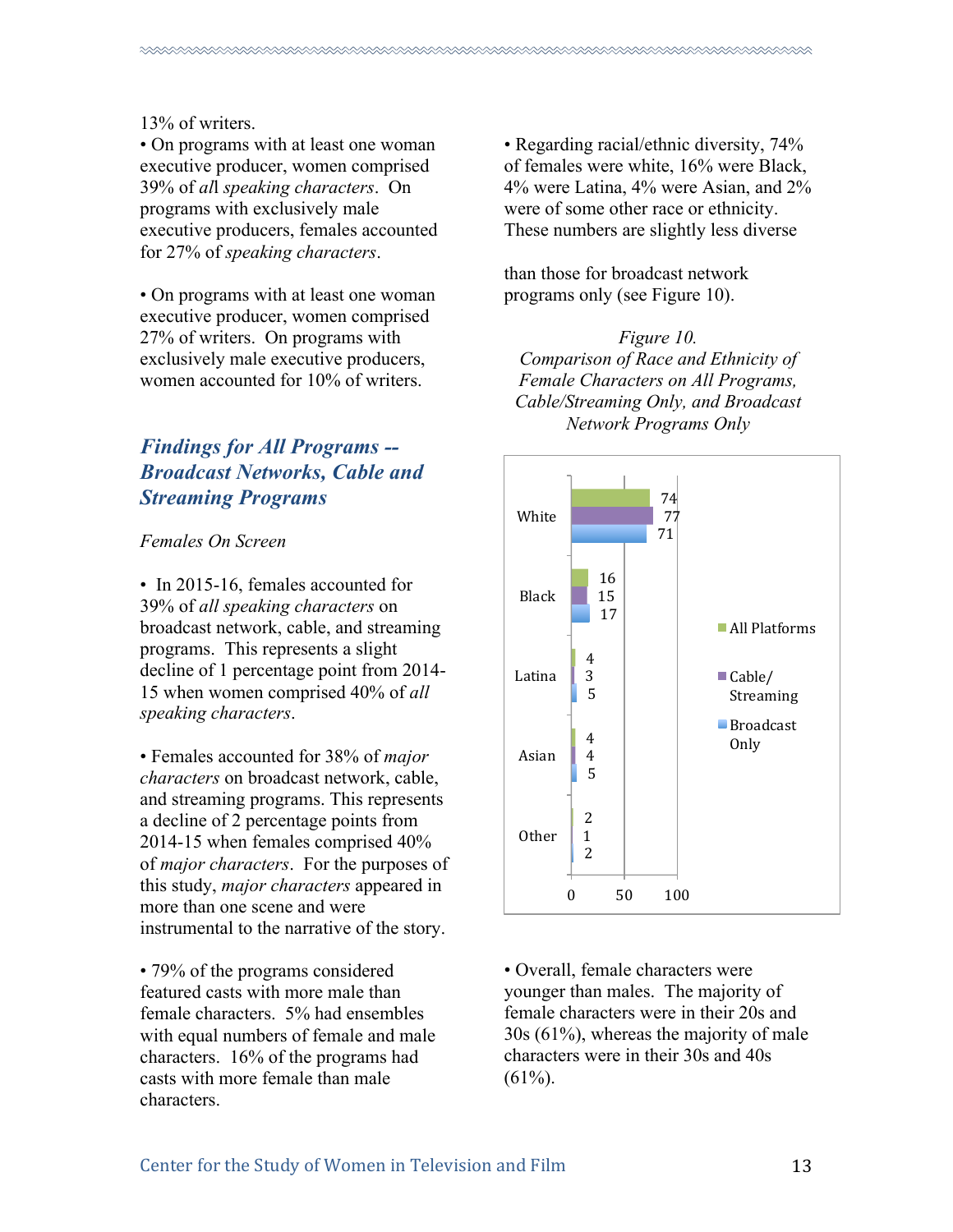• Female characters experienced a precipitous decline from their 30s to their 40s. 32% of females were in their 30s but only 17% were in their 40s. Male characters also experienced a decline in numbers but it was not as dramatic. 32% of male characters were in their 30s but only 29% were in their 40s.

• 48% of male characters but only 29% of female characters were 40 and older.

• While few characters age into their 60s and beyond, male characters were more than twice as likely to fall into this age category. 7% of male characters but only 3% of females were 60 or older.

• Viewers were more likely to know the marital status of female characters than male characters. 48% of female characters but only 40% of male characters had a clearly identifiable marital status.

• Viewers were more likely to know the occupational status of male characters than female characters. 75% of male characters and 60% of female characters had an identifiable occupation.

• Male characters were almost twice as likely to be portrayed as leaders. 9% of males but only 5% of females were portrayed as leaders. For the purposes of this study, leaders occupied a formal leadership position in an organization, government or group and/or two or more other characters followed their instructions and/or behaviors.

• As leaders, female characters were most likely to be portrayed as politicians and heads of government agencies or as

leaders in business environments. • Female characters were more likely than males to have personal life-related goals, such as caring for others or being in a romantic relationship. 20% of female characters but 13% of male characters had personal life-related goals. Male characters were more likely than females to have work-related goals. 49% of males but 33% of females had work-related goals.

• Males were more likely than females to be seen at work and actually working. 58% of male characters but 41% of females were seen in their work setting, and actually working.

• Female characters were more likely than male characters to play personal life-oriented roles such as wife and mother. 42% of females but 25% of males played roles related to their personal lives. Male characters were more likely than females to play workoriented roles such as business executive or attorney. 62% of males but 41% of females played work-oriented roles.

#### *Women Behind the Scenes*

• Overall, women comprised 26% of creators, directors, writers, executive producers, producers, editors, and directors of photography working on broadcast network, cable, and streaming programs in 2015-16. This figure is slightly above the percentage achieved in 2014-15 (25%).

• 60% of programs employed 4 or fewer women in the behind-the-scenes roles considered. In contrast, 7% of programs employed 4 or fewer men.

• 1% of programs employed 14 or more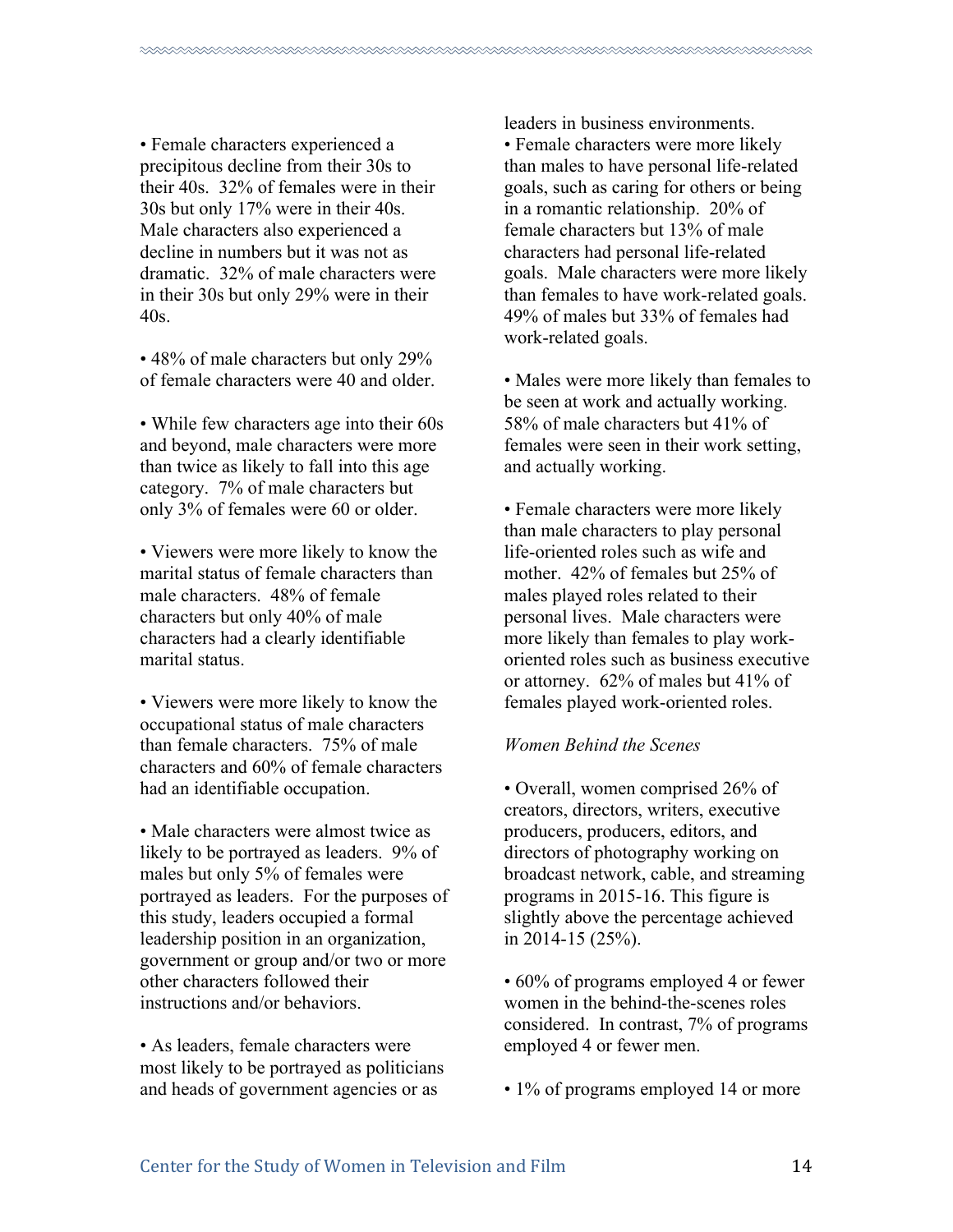women in the behind-the-scenes roles considered. In contrast, 46% of the programs considered employed 14 or more men.

• Women fared best as producers (36%), followed by writers (27%), executive producers (25%), editors (22%), creators  $(20\%)$ , directors  $(11\%)$ , and directors of photography (3%) (see Figure 11).

• Women comprised 20% of creators working on all of the programs considered. This represents a decline of 2 percentage points from 22% in 2014- 15.

• Women accounted for 25% of executive producers working on all of the programs considered. This represents an increase of 2 percentage points from 23% in 2014-15.

• Women comprised 36% of producers working on all of the programs considered. This represents a decline of 2 percentage points from 38% in 2014- 15.

• Women accounted for 27% of writers. This represents an increase of 2 percentage points from 25% in 2014-15.

• Women comprised 11% of directors in 2015-16. This represents a decline of 1 percentage point from 12% in 2014-15.

• Women comprised 22% of editors in 2015-16. This represents an increase of 2 percentage points from 20% in 2014-15.

• Women accounted for 3% of directors of photography in 2015-16. This represents an increase of 2 percentage

points from 1% in 2014-15. *Figure 11. Women Working in Key Behind-the-Scenes Roles on All Programs in 2014- 15 and 2015-16\**



*\*Note that the samples for cable and streaming programs differed slightly in the years compared. In 2014-15, the sample included the following channels/streaming services: A&E, AMC, FX, History, TNT, USA, HBO, Showtime, and Netflix. See Methods section for channels/streaming services in the 2015-16 sample.*

• 98% of the programs considered had no women directors of photography, 91% had no women directors, 78% had no

women editors, 76% had no women creators, 71% had no women writers, 26% had no women producers, and 26% had no women executive producers (see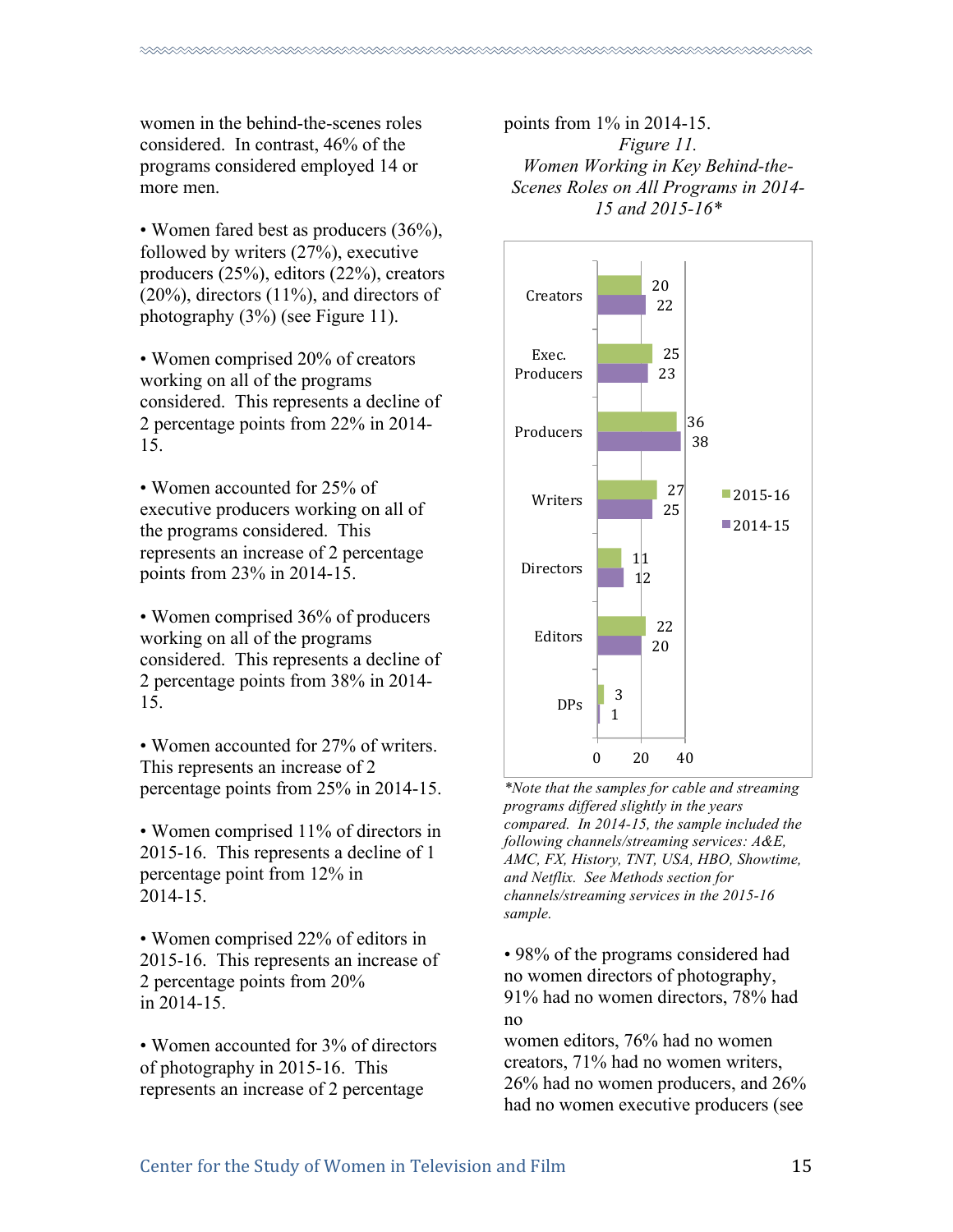Figure 12).

*Figure 12. Percentages of All Programs with No Women in Key Behind-the-Scenes Roles*

98% no women DPs 91% no women directors 78% no women editors 76% no women creators 71% no women writers 26% no women producers

26% no women executive producers

#### *Important Relationships*

• Programs with at least one woman creator featured more female characters overall and more major female characters, and had higher percentages of women directors and writers than programs with exclusively male creators.

• On programs with at least one woman creator, females comprised 45% of *all speaking characters*. On programs with exclusively men creators, females accounted for 36% of *all speaking characters*.

• On programs with at least one woman creator, females comprised 48% of *major characters*. On programs with exclusively male creators, females accounted for 35% of *major characters*.

• On programs with at least one woman creator, women comprised 23% of directors. On programs with exclusively male creators, women accounted for 7% of directors.

• On programs with at least one woman creator, women comprised 51% of writers. On programs with exclusively male creators, women accounted for 16% of writers.

• Programs with at least one woman executive producer featured more female characters overall and more major female characters, and had higher percentages of women writers than programs with exclusively male executive producers.

• On programs with at least one woman executive producer, females comprised 40% of *all speaking characters*. On programs with exclusively male executive producers, females accounted for 32% of *all speaking characters*.

• On programs with at least one woman executive producer, females accounted for 41% of *major characters*. On programs with exclusively male executive producers, females comprised 31% of *major characters*.

• On programs with at least one woman executive producer, women comprised 29% of writers. On programs with exclusively male executive producers, women accounted for 15% of writers.

#### *About the Center*

The *Center for the Study of Women in Television and Film* at San Diego State University is home to the longest running and most comprehensive studies of women's behind-the-scenes employment and on-screen portrayals. Dedicated to producing extensive and timely research on women in film and